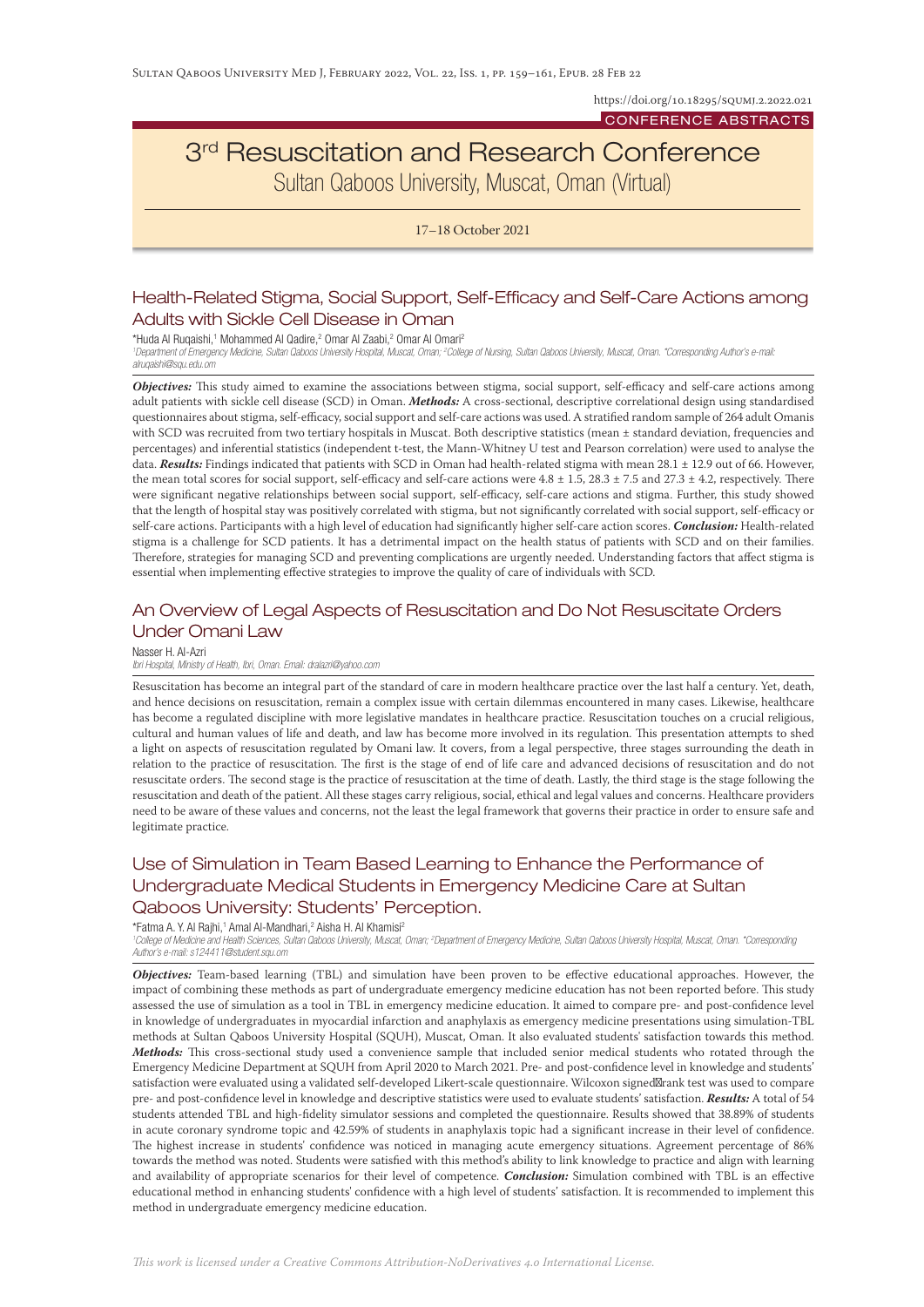#### Overview of Assault Induced Trauma Presenting to a Trauma Centre in Oman

Mira Al-Busaidi, Hilal Al-Miskry, Aisha Al-Harbi, Ilyas Al-Zadjali, \*Firas Al-Saidi, Hani Al Qadhi

*Department of Surgery, College of Medicine and Health Sciences, Sultan Qaboos University, Muscat, Oman. \*Corresponding Author's e-mail: frs.alsaidi@gmail.com*

*Objectives:* Assault induced trauma (AIT) is a public health concern that must be addressed and acknowledged. To the best of the authors' knowledge, in Oman, this issue has not been studied before. This study aimed to characterise cases of AIT presenting to Sultan Qaboos University Hospital (SQUH), Muscat, Oman. *Methods:* This is a retrospective descriptive study of patients presenting with AIT to the emergency department of SQUH from January 2007 to December 2018. Data obtained included incidence, patients' demographics, mode of assault, triaging, management and hospital stay. The data were collected using the hospital information system 'TrakCare' and analysed using Statistical Package for the Social Sciences. *Results:* The total number of cases of AIT identified was 268 cases and 239 fulfilled the study criteria. The highest incidence recorded was in 2018 accounting for 72 cases. The sample was predominantly composed of males at 82.4% and 65.3% of the total cases were Omani citizens. In addition, 66.9% of the total sample cases were between the age of 20 and 39. The most common mode of assault implicated was the use of bodily force (34.7%). Additionally, 18.4% were triaged as red cases. In terms of management, 84.5% of the cohort was treated non-surgically. No incidence of in-patient mortality was recorded. *Conclusion:* This is the first study that looked into AIT in Oman. Results of this study will aid in providing basis for future research and estimation of the magnitude of this problem in the community.

Please note that the highlighted numbers were updated per the published version (https://doi.org/10.18295/squmj.4.2021.033).

### Coagulopathy in Trauma: Causes and preventive implementations at Sultan Qaboos University Hospital

#### Maather Al Abri,<sup>1</sup> \*Tamadher Al Barhi,<sup>2</sup> Esraa Al Yaqoub,<sup>3</sup> Hani Al Qadhi<sup>4</sup>

*4 Department of Surgery, 1 Sultan Qaboos University Hospital, Muscat, Oman; 2 Oman Medical Specialty Board, Muscat, Oman; 3 Mubarak Alkabeer Hospital, Jabriya, Kuwait. \*Corresponding Author's e-mail: albar7i95@gmail.com*

*Objectives:* Trauma is the leading cause of death in people less than 40 years old worldwide. The trauma triad of death is composed of acidosis, hypothermia and coagulopathy. Coagulopathy is found in 24.5% of trauma patients, mainly with severe injury. Mechanisms of coagulopathy in trauma include: protein C activation, endothelial injury, coagulation factor deficiency, hyperfibrinolysis and many others. Appropriate management and resuscitation decrease mortality significantly. *Methods:* There are multiple markers used to detect coagulopathy in trauma. Viscoelastic methods (VEM) are used to measure the whole blood viscoelastic properties during clot formation. They provide information about clot initiation, strength and fibrinolysis. Based on these values, a goal-oriented management of coagulopathy can be achieved at Sultan Qaboos University Hospital (SQUH), Muscat, Oman, for trauma patients. There are two evidence devices available for VEM: thromboelastography (TEG) and rotational thromboelastometry (RoTEM). These devices will provide fast bedside results in SQUH's emergency department within 10 minutes compared to 45 minutes with the conventional test. *Results:* TEG measures the entire life cycle of a clot and it gives an estimation of clot strength. The values of TEG help guide the management of coagulopathy. Coagulopathy types that are discussed are factor deficiency, low platelet function, low fibrinogen, increased fibrinolysis, hyper-coagulation status and hyper-coagulation with primary fibrinolysis. *Conclusion:* Implementing the TEG and RoTEM devices in SQUH's emergency department will help manage coagulopathy in trauma by delivering the best option of treatment according to the patients need.

## Hypoglycaemia in Emergency Medicine Department: Incidence, Epidemiological Profile, Aetiology and Mortality at Sultan Qaboos University Hospital.

\*Walaa Al Hinai,<sup>1</sup> Mahmood Aljufaili,<sup>2</sup> Abdulla Al Futaisi<sup>3</sup>

<sup>1</sup> Sultan Qaboos University, Muscat, Oman; Departments of <sup>2</sup>Emergency Medicine and <sup>3</sup>Internal Medicine, Sultan Qaboos University Hospital, Muscat, Oman. \*Corresponding Author's e-mail: *s115872@student.squ.edu.om*

*Objective:* This study aimed to estimate the incidence of hypoglycaemia in patients admitted to the emergency department (ED) of Sultan Qaboos University Hospital (SQUH), Muscat, Oman, and to describe the epidemiological characteristics, aetiology, mortality and treatment options for hypoglycaemic patients. *Methods:* This is a cross sectional retrospective study on patients admitted with hypoglycaemia to ED at SQUH. Patients aged 15 years or more at the time of arrival to the ED with random blood glucose level of ≤3.9mmol/L in the period of January 2010 to January 2017 are included in the study. *Results:* A total of 242 patients were admitted to the ED with hypoglycaemic episode. The incidence of hypoglycaemia increased, mainly from 2013 to 2016. The most common symptoms were abnormal heart rate (27%), followed by drowsiness (17.77%), gastrointestinal symptoms (14.88%), motor deficit (10.74%) and altered conscious status (10.33%). The most common aetiologies in diabetics were insulin use (76.2%), cardiovascular disease (71.2%), use of oral hypoglycaemic agents (26.6%) and infection/sepsis (12.4%). While in non-diabetics, cardiovascular diseases and infection/sepsis were the main causes with (38.2%) and (25.5%), respectively. The other causes in non-diabetics were liver disease (14.5%), malignancies (10.9%) and drugs/toxins (9.1%). No mortality was reported due to hypoglycaemia. The most common intervention for hypoglycaemia was intravenous dextrose (81.78%). *Conclusion:* Overall, the incidence of hypoglycaemia at the ED of SQUH increased during the study period. Aetiology of hypoglycaemia was linked mainly with insulin use in diabetics and cardiovascular disease in non-diabetics. The most used treatment was intravenous dextrose.

#### Cardio Pulmonary Respiratory Refresher Role in Retaining Psychomotor Skills

\*Hajar AI Jadidi<sup>1</sup> and Mahmood AI Jufaili<sup>2</sup>

<sup>1</sup> Emergency Medicine Training Programme, Oman Medical Specialty Board, Muscat, Oman; <sup>2</sup> Emergency Medicine Department, Sultan Qaboos University Hospital, Muscat, Oman. \*Corresponding *Author's email: Hajar.j@resident.omsb.org*

*Objectives:* This study aimed to determine whether the six months cardiopulmonary resuscitation (CPR) refresher training would maintain the psychomotor skills of high-quality CPR. *Methods:* This prospective single-centre non-blinded randomised controlled study was conducted at Sultan Qaboos University Hospital, Oman, from February 2018 to August 2020. All enrolled participants were assessed for their baseline knowledge and skills of CPR including chest compression, chest recoil, chest release, ventilation